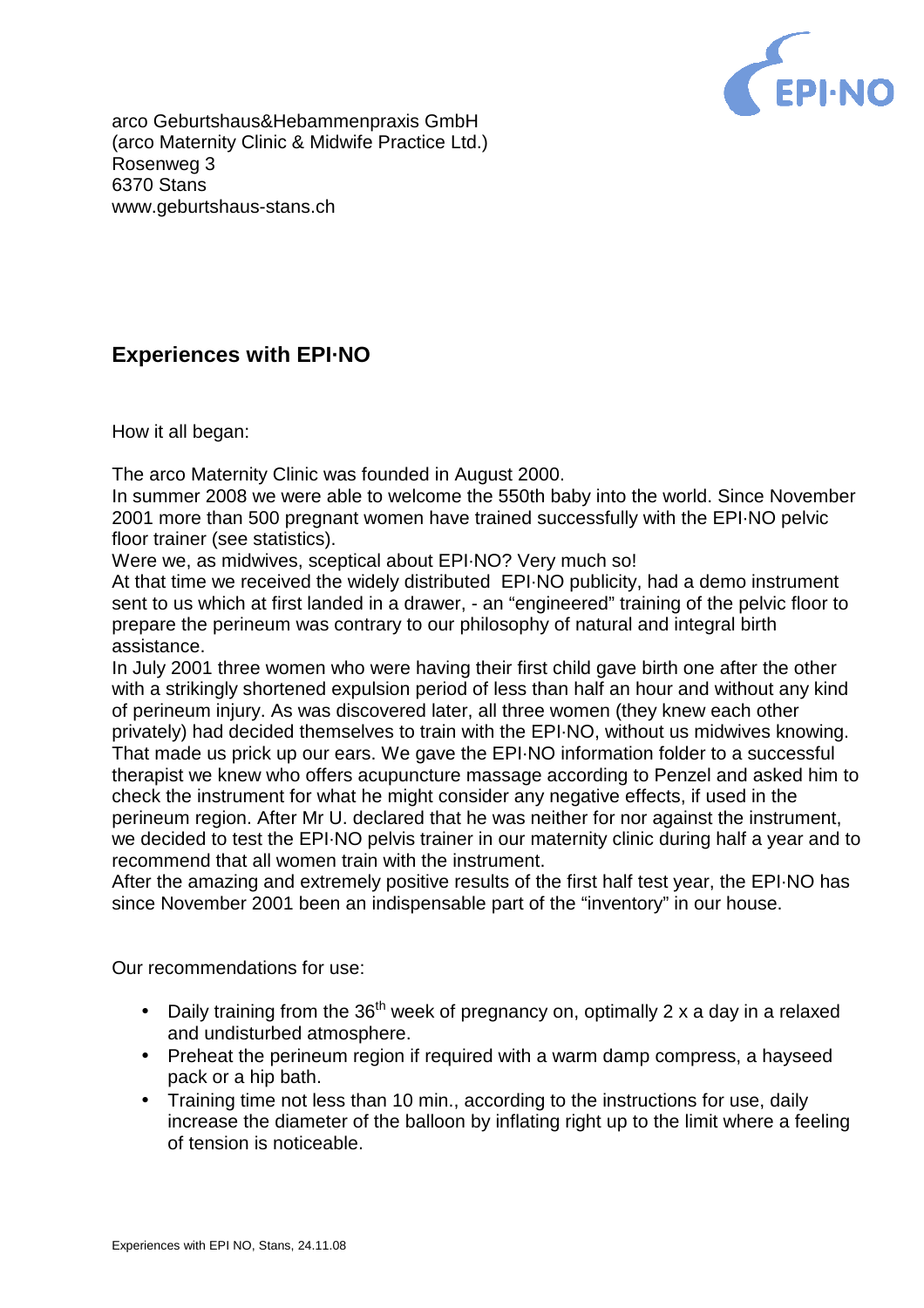- Breathe deeply several times into this tension, close your eyes and visualize the little head of the baby, then press the balloon slowly out of the vagina – we prefer to use the word "push".
- The training is recommendable for all pregnant women, whether expecting a first child or after several births, whether there was once a birth with an intact perineum or with a perineal tear or an episiotomy. Just one birth where the perineum did not tear does not necessarily guarantee that with a second birth the perineum will not tear. A heavier birth weight of the unborn child or a special posture or position of the child can very much change the state of the perineum during a birth.

How do we bring our customers to train with EPI·NO:

Many of our customers are at first rather sceptical. We midwives therefore bring up the subject of EPI·NO right from the beginning.

- First our customers receive, together with our clinic brochure, the info flyer of EPI·NO.
- During the monthly information evening, the possibility of training with EPI·NO is mentioned.
- During the preliminary talk, during which our customers definitely register with the maternity clinic, we take approx. 10 min. to introduce  $EPI\cdot NO$ . In the  $35<sup>th</sup>$  week of pregnancy we hand out EPI·NO, the consultation and the briefing take approx. ½ hour:
- We tell about the success which our customers have had through training with EPI·NO. We make clear that a traditional perineum massage does NOT replace the training with EPI·NO, but is better than not preparing the perineum at all.
- It is also important to explain to the pregnant woman that the training with EPI·NO is NOT a romantic matter – the training, and that is absolutely the correct term – because it **is** training and one must be mentally prepared as if one were going to a fitness studio and concentrating on the stomach muscles or the biceps, only that here it is concentrated training of the pelvic floor muscles.

In the case of considerable scepticism or even of anxiety, we encourage the customer to at least try out the EPI·NO, if the scepticism still remains or the woman decides against EPI·NO, we accept her decision. The person concerned should recognize the sense of the training and she should not feel forced or be traumatized by it.

Ultimately, our statistics say enough about the success - that numerous women have successfully trained with EPI·NO before the birth - to animate other customers to do this too. Only 3 perineum cuts in 8 years activity with over 550 births, and this only as used in childbirth, is a motivating indicator!